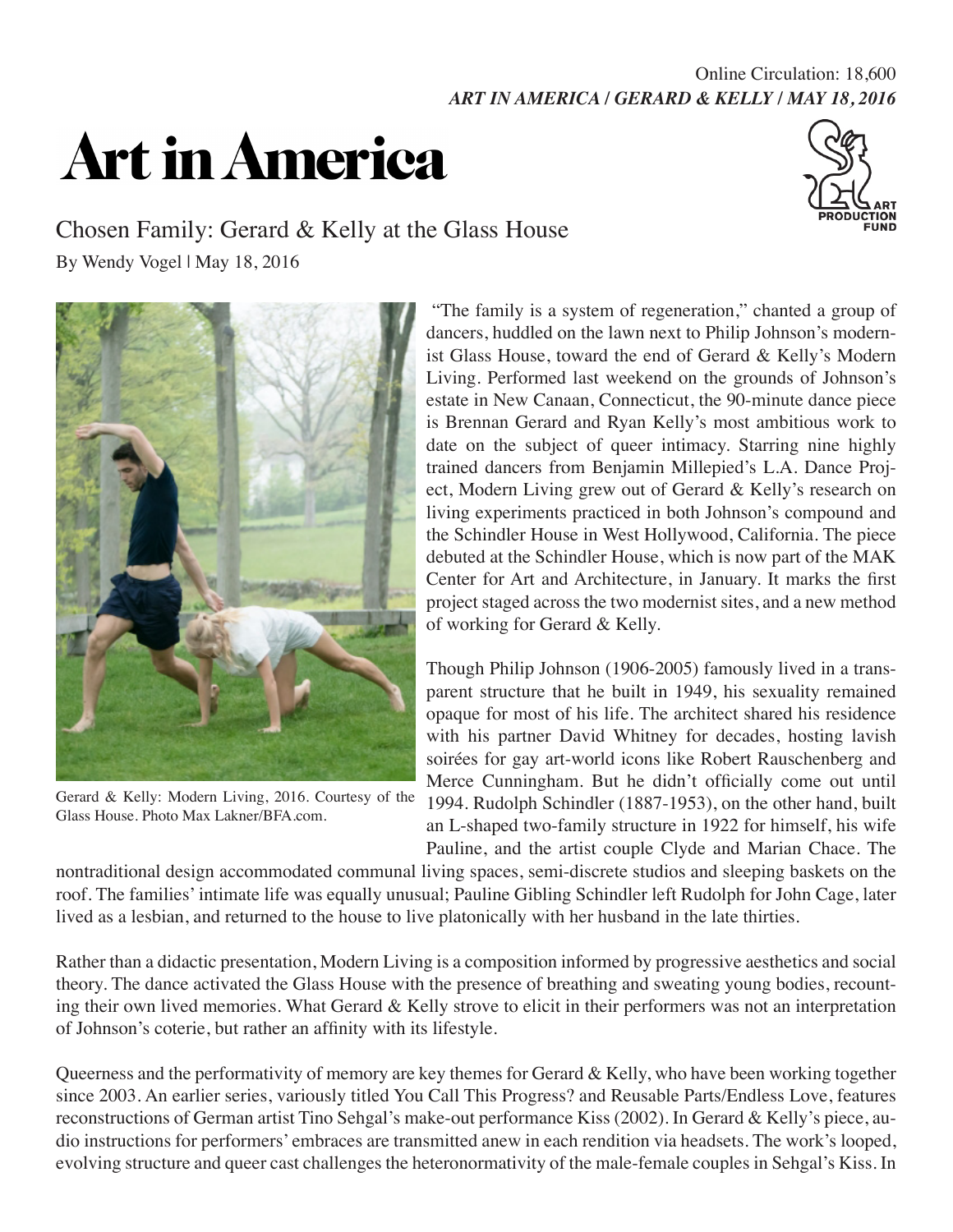2015, Gerard & Kelly explored the feminist and queer reclaiming of pole dancing during a residency at the New Museum. A recent work, Timelining, was staged last summer on the ramp of the Guggenheim Museum, which acquired the piece. In the performance, pairs of people—siblings, friends, and Gerard & Kelly themselves (who share both a creative and romantic history)—remember their past in reverse chronological order.

Modern Living featured five men and four women channeling the decadent spirit of the Glass House's heyday via collaboratively scripted actions. On Friday afternoon, the day I attended, the weather was dark and drizzly. The performance began as the visitors exited a shuttle bus at the top of a hill across from Da Monsta, a whimsical building of swooping forms Johnson designed in 1995. A man sporting rich shades of mustard and orange stood beside it, performing controlled modern-dance movements that a woman in brilliant fuchsia echoed downhill. The gloomy day made for clear views of the house, which is sometimes obstructed in daylight with reflections of the surrounding landscape.

The crowd meandered down to the house, passing performers in distinct monochrome outfits every color of the rainbow stationed in the landscape, executing quasi-militaristic motions. In the Glass House itself, a man and woman began a "duet" in the living room. They traded off performing movements and recounting memories based on the hour of the day. Each of the twelve hours was assigned a specific action—for instance, the extension of the arm or rotation of the hips—that one performer repeated. The orientation of the dancers' bodies loosely mimicked the hands of a clock, keeping a tight circle. Their rhythms played off each other as they were joined by other dancers, who filled the house with their voices and bodies. The memories they recounted spanned the spectrum from wholesome daytime pursuits (summer camp activities, a milkshake before bed) to sexy late-night pastimes (a partner asking if "Icelandic girls give head.")

As several dozen spectators filled the house with the performers, the building felt alive. It was thrilling to see the performers occupy the spaces that Johnson and his companions once did—sitting at the table, rolling in the bed, removing outfits from his walnut armoire and changing in the bathroom (the one windowless place in the Glass House). Their movements highlighted what Gerard & Kelly called the "campiness" of the house, from the gridded leather on the bathroom ceiling to Elie Nadelman's sculpture Two Circus Women (1930), a pair of twinned, voluptuous queer sirens. The cluster of people highlighted how unlivable the house is, as condensation creeped up the walls and the temperature rose with so much body heat.

Vignettes throughout the performance focused on both the pleasures and difficulties of love, queer or otherwise. "Relationships are like clockwork," a duo repeats in the bedroom area, alternately supporting each other's weight and practically shoving one another. Later, two women interpret "Gospel Noble Truths," a poem written by Allen Ginsberg on the subway in 1975, as a harmonized folk song, intermittently caressing each other's hair. The poem begins with bitterness ("Born in this world / You got to suffer"), switching to advice ("Try to be gay / Ignorant Happy") to Zen-like resignation ("Talk when you talk / Cry when you cry / Lie down you lie down / Die when you die.") Other sequences on the lawn suggested various sexual configurations—grinding threesomes of various genders, pairs flopping down in the wet grass, a huddled mass of bodies rolling over one another. (This last movement references the work of Simone Forti, with whom Gerard once worked.)

Most of the action obliquely references the Brick House, some 50 feet from the Glass House, where perhaps most of the "living" was done. The structure, equal in length to the Glass House, appears windowless from the front, and contains the necessary internal functions that the transparent house lacks. From certain angles, the brick masks the glass structure behind it. And yet, this monastic "guest residence," currently closed to the public for renovations, has its flourishes, including an arched bedroom and shag carpet. In a 1991 tour, Johnson explained: "I learned from Sir John Soane the wonderful thing of lighting coming in from around a curved surface to make you cuddle. This was a bedroom, why not get cuddly. So, I had silk—no, it was cotton—put on the walls, and the plaster dome filters the lighting." The Brick House, a brick-and-mortar representation of the metaphorical closet,